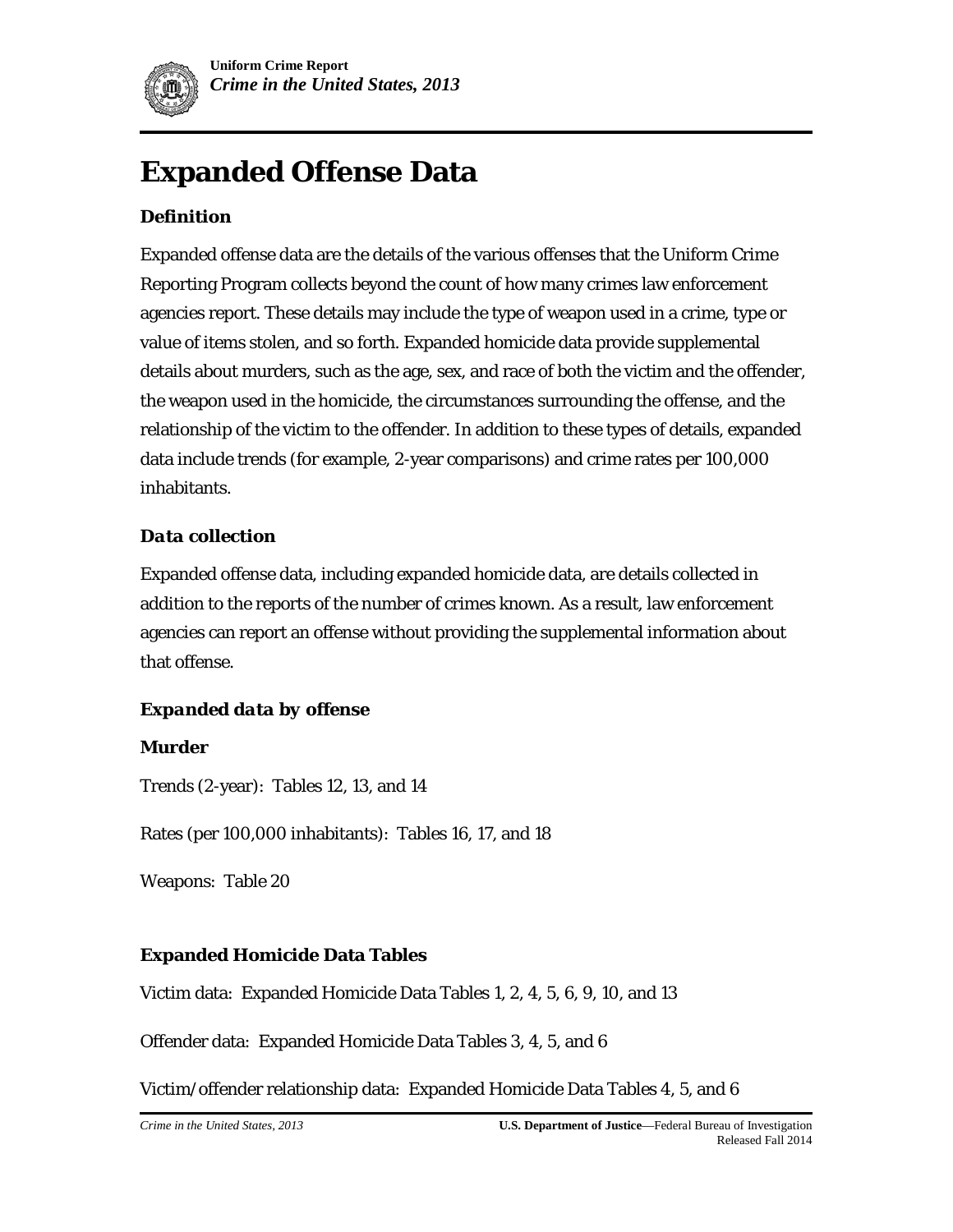Circumstance data: Expanded Homicide Data Tables 10, 11, 12, and 13 Weapons: Expanded Homicide Data Tables 7, 8, 9, 11, 14, 15, and Table 20 Justifiable Homicide data: Expanded Homicide Data Tables 14 and 15

#### **Rape**

Trends (2-year): Tables 12, 13, 14, and 15

Rates (per 100,000 inhabitants): Tables 16, 17, 18, and 19

#### **Robbery**

Trends (2-year): Tables 12, 13, 14, and 15

Rates (per 100,000 inhabitants): Tables 16, 17, 18, and 19

Weapons: Tables 15, 19, 21, and Robbery Table 3

Offense analysis (e.g., location type): Table 23

Location type within region: Robbery Table 1

Location type within population group: Robbery Table 2

#### **Aggravated assault**

Trends (2-year): Tables 12, 13, 14, and 15

Rates (per 100,000 inhabitants): Tables 16, 17, 18, and 19

Weapons: Tables 15, 19, 22, and Aggravated Assault Table

#### **Burglary**

Trends (2-year): Tables 12, 13, 14, and 15

Rates (per 100,000 inhabitants): Tables 16, 17, 18, and 19